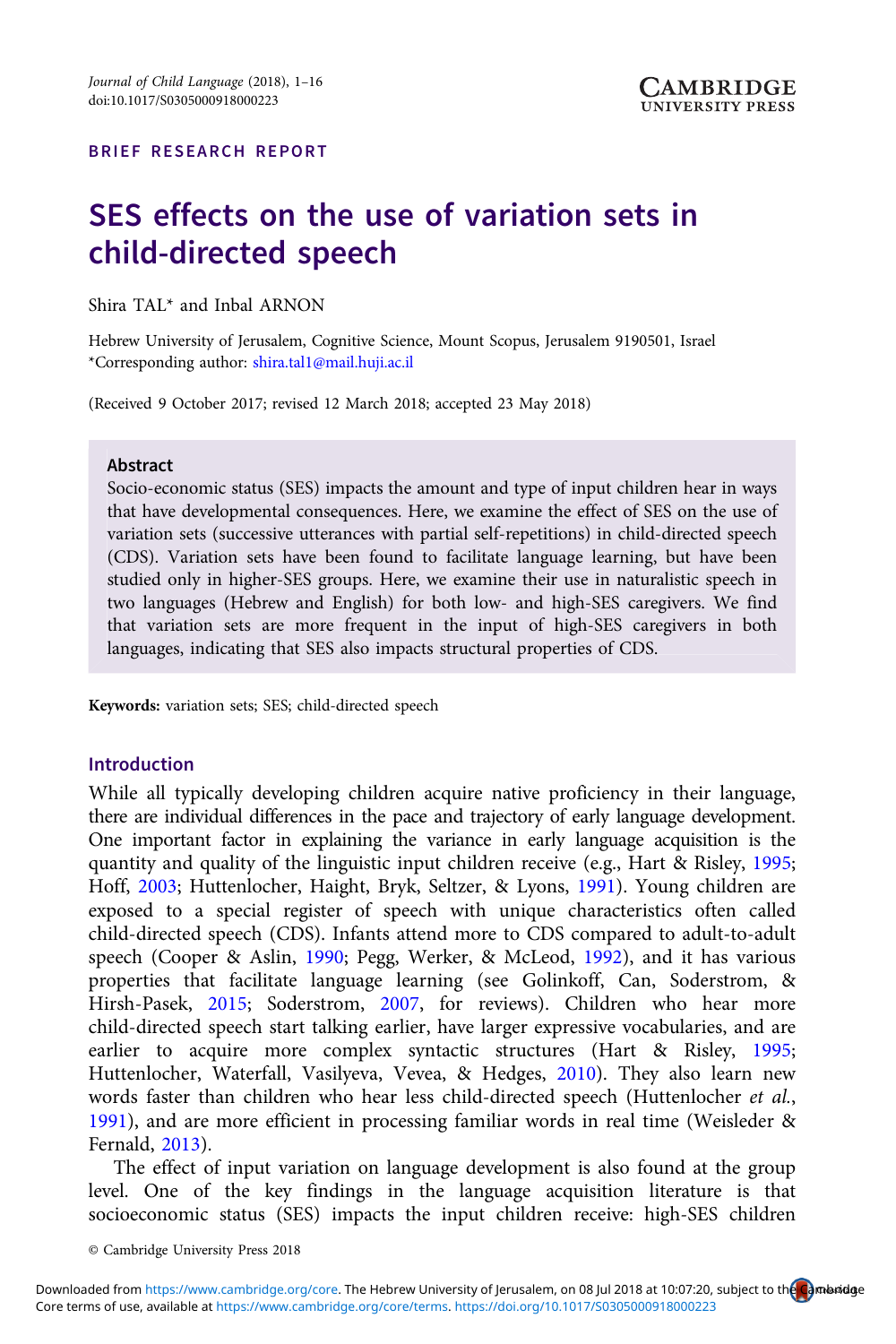generally receive more input and higher-quality input than lower-SES children, a pattern that has cascading effects on language development (Fernald, Marchman, & Weisleder, [2013;](#page-13-0) Hart and Risley, [1995](#page-13-0); Hoff, [2006](#page-13-0); Hoff, Laursen, & Tardif, [2002\)](#page-13-0). In their seminal work, Hart and Risley [\(1995](#page-13-0)) found that higher-SES caregivers tend to speak more to their children: over the course of one week higher-SES children heard almost four times as many words as lower-SES children, a gap that remained constant over their first three years. SES also impacts the quality of speech to children. Higher-SES children are exposed to greater lexical diversity, more syntactic complexity, and a larger proportion of conversation-eliciting questions (Hart & Risley, [1995](#page-13-0); Hoff, [2006](#page-13-0); Hoff-Ginsberg, [1991](#page-13-0); Huttenlocher et al., [2010](#page-13-0); Rowe, [2012](#page-14-0); see Schwab & Lew-Williams, [2016b](#page-14-0), for a recent review).

Importantly, these quantitative and qualitative differences are predictive of various language learning outcomes, leading to SES differences that emerge early on and persist across development. Hart and Risley ([1995\)](#page-13-0) found that, by the age of three, higher-SES children spoke twice as many words as the lower-SES children. Further work has shown that the productive vocabularies of high-SES children grow faster during their second year than those of mid-SES children (Hoff, [2003\)](#page-13-0). Disparities in vocabulary size and online language processing between infants from higher- and lower-SES families are already evident at 18 months of age, resulting in a 6-month gap in processing speed between the two groups by the age of 24 months (Fernald et al., [2013\)](#page-13-0). There are additional output differences between high- and low-SES children in grammatical development, syntactic complexity, and communication skills (Hoff, [2006\)](#page-13-0). Similarly, variation within SES is predictive of language abilities: low-SES children who heard more child-directed speech processed new words better and had larger expressive vocabularies compared to other low-SES children who heard fewer words (Weisleder & Fernald, [2013\)](#page-14-0). Taken together, these findings suggest a strong link between SES, the kind of input children hear, and their language learning trajectory.

What characteristics of children's input are influenced by SES? The vast literature on CDS documents an effect of SES on several core properties of child-directed speech. We distinguish between three different characteristics: (1) the amount of speech, e.g., the number of words or utterances; (2) how rich the input is, reflected in the variety of words or constructions; and (3) how information is structured, reflected in how words and sentences are organized. Much of the work on SES-related differences has focused on the first two properties. Here, we ask how SES impacts the way information is structured in CDS. We know that SES impacts the amount of speech children hear (Fernald et al., [2013;](#page-13-0) Hart & Risley, [1995;](#page-13-0) Hoff, [2006;](#page-13-0) Hoff et al., [2002\)](#page-13-0), and the diversity of lexical items and syntactic constructions (Huttenlocher et al., [2010;](#page-13-0) Rowe, Leech, & Cabrera, [2016\)](#page-14-0). However, child-directed speech is also characterized by certain ways of organizing words and sentences. Compared to adult-directed speech, child-directed speech is highly repetitive, containing frequently recurring phrases (e.g., Where are you \_\_\_ ; Cameron-Faulkner, Lieven, & Tomasello, [2003\)](#page-13-0). This repetition can facilitate learning: the frequency of maternal self-repetitions and expansions is positively correlated with language growth, specifically verb phrase development (Fernald & Hurtado, [2006](#page-13-0); Hoff-Ginsberg, [1986;](#page-13-0) Küntay & Slobin, [1996;](#page-13-0) Lew-Williams, Pelucchi, & Saffran, [2011;](#page-13-0) Newport, Gleitman, & Gleitman, [1977;](#page-13-0) Waterfall, [2006\)](#page-14-0). CDS also includes additional repetitions of a specific sort: caregivers tend to use successive utterances with partial self-repetitions often called VARIATION SETS (Küntay & Slobin, [1996;](#page-13-0) Waterfall, [2006\)](#page-14-0).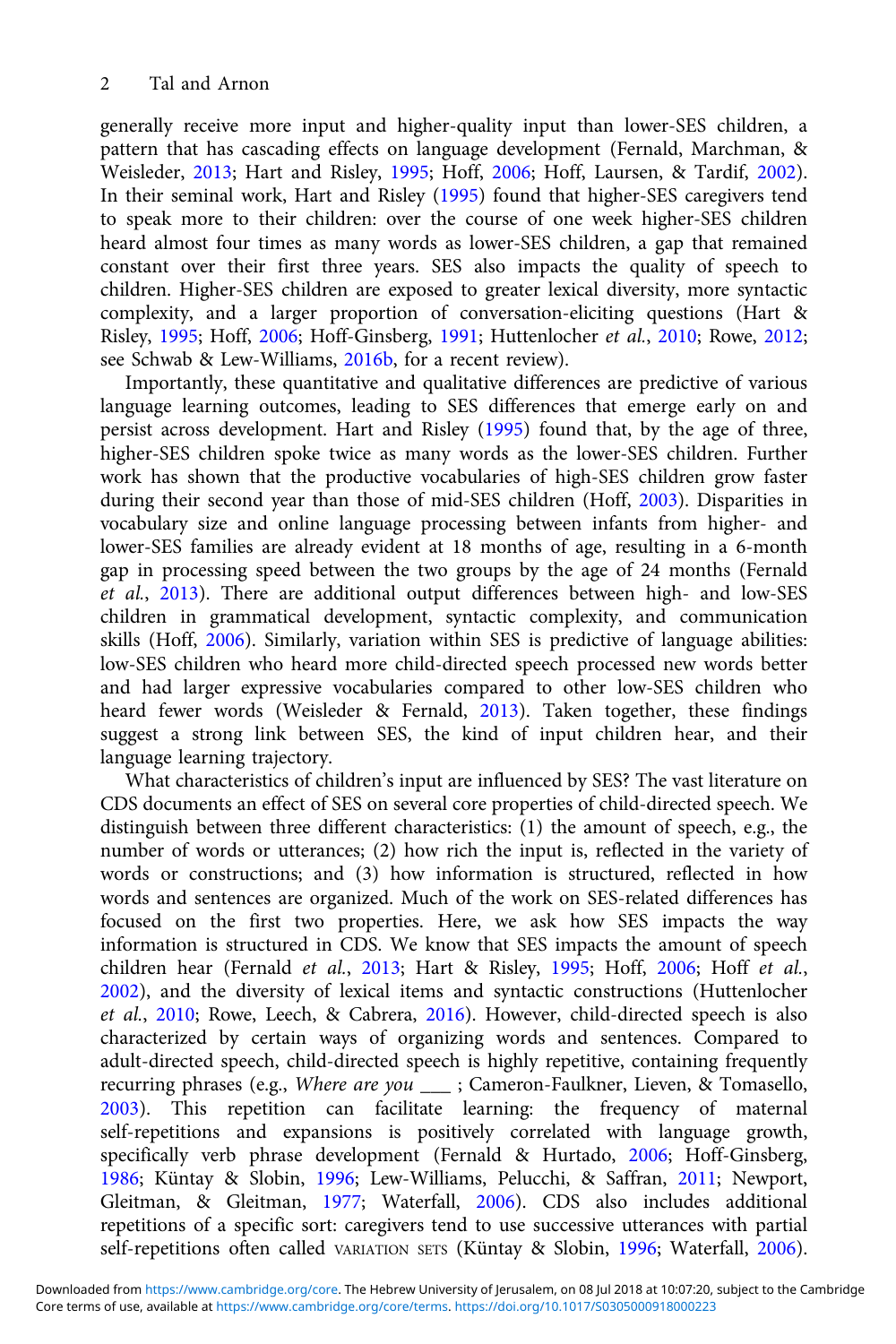The following sequence (taken from the Howe corpus; Howe, [1981\)](#page-13-0), is an example of a variation set, in which a mother addresses her two-year-old child:

- Yes yes, he's got toes.
- Four toes.
- Have you got toes, Richard?
- Where are your toes?
- Show me your toes.
- Come and show me your toes.
- Where are your toes?

Variation sets were shown to be frequent in CDS (Küntay & Slobin, [1996;](#page-13-0) Onnis, Waterfall, & Edelman, [2008\)](#page-14-0). Brodsky, Waterfall, and Edelman ([2007](#page-13-0)) showed that this characteristic cannot be the result of the bigram or trigram statistics of the corpus, thus concluding that variation sets are a unique feature of CDS. Variation sets are both frequent in CDS and related to better learning outcomes in both naturalistic and experimental settings. In a longitudinal corpus study, Waterfall ([2006\)](#page-14-0) found that nouns, verbs, and multiword constituents that appeared inside variation sets were produced earlier by children compared to ones that did not appear inside variation sets. In addition, she found that the proportion of variation sets moderately decreased during the second year of life (between ages 1;2 and 2;6), suggesting their usefulness for early language learning (Waterfall, [2006\)](#page-14-0). In an artificial language learning study, Onnis et al. [\(2008\)](#page-14-0) showed that adults who were exposed to variation sets (20% of their input) showed better word segmentation compared to a different group who received the same utterances without variation sets. In an experiment conducted on two-year-olds, children were better at learning new words when they were repeated across adjacent sentences rather than repeated throughout the input (Schwab & Lew-Williams, [2016a](#page-14-0)).

However, despite the facilitative role of variation sets for learning, and the growing evidence that SES impacts the language children are exposed to, no study to date has examined the use of variation sets in lower-SES groups, or compared their use between different high- and low-SES caregivers. In the current study, we compare the use of variation sets in child-directed speech of high- and low-SES mothers in two languages (Hebrew and English). In doing so, we aim to connect two distinct but related findings: those documenting the use of variation sets in child-directed speech and those illustrating the effect of SES on the properties of child-directed speech. If SES impacts the quality of children's input, as has been found for other linguistic measures, then we should see reduced use of variation sets in lower-SES input. Such a finding would show that the input children from different SES groups are exposed to differs not only in its quantity and richness but also in the way it is organized. An additional goal is to examine the use of variation sets in another language: the findings to date have been obtained from Turkish, English, and Swedish (Küntay & Slobin, [1996](#page-13-0); Onnis et al., [2008;](#page-14-0) Waterfall, [2006](#page-14-0); Wirén, Nilsson Björkenstam, Grigonytė, & Cortes, [2016](#page-14-0)), though the samples for the non-English languages were very small. Looking at Hebrew will allow us to expand these findings to another language, using a larger number of children.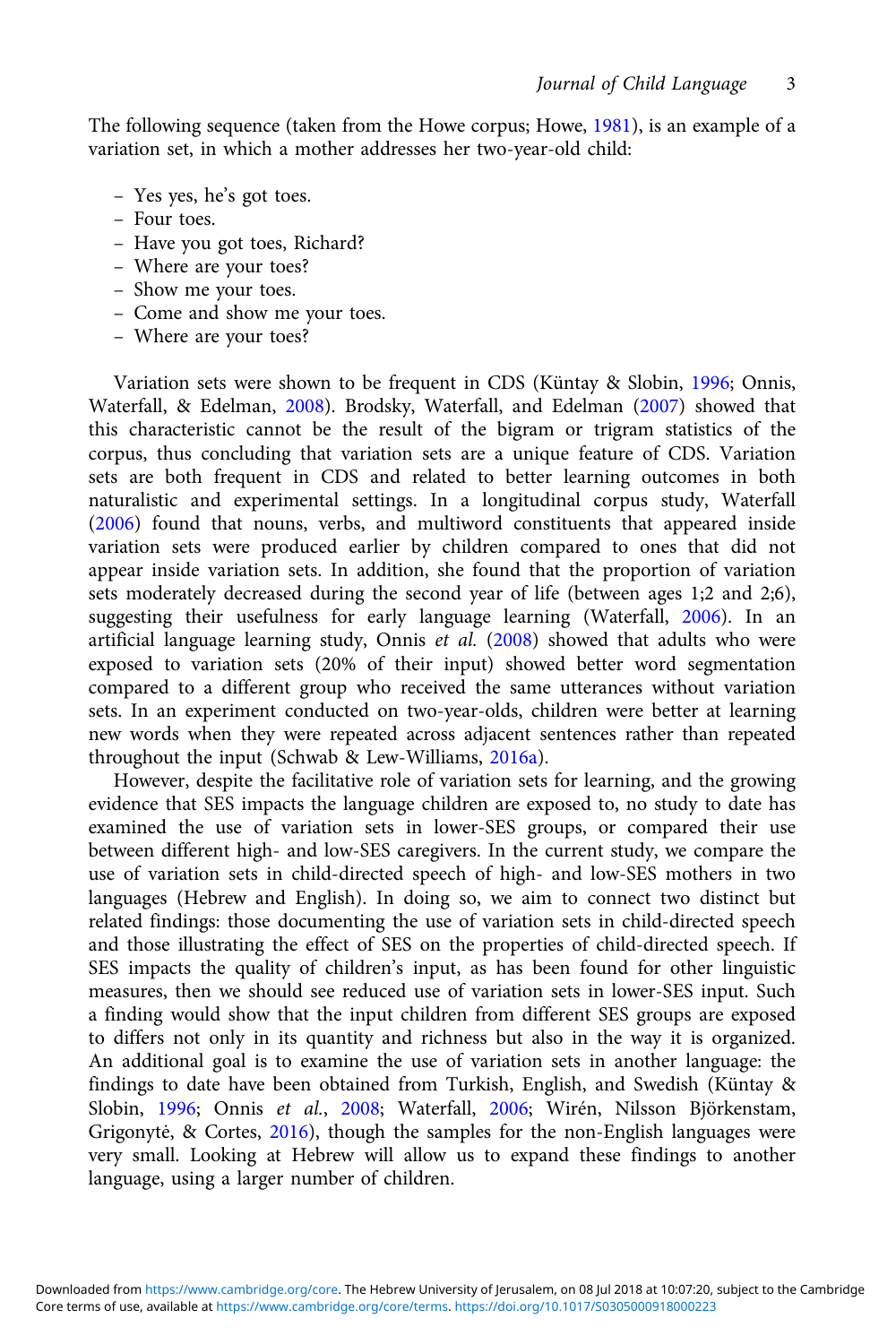# Method

# Defining variation sets

The first studies on variation sets identified them manually as clusters of utterances that have the same communicative intent (Küntay & Slobin, [1996\)](#page-13-0), or that refer to the same extra-linguistic event (Waterfall, [2006](#page-14-0)), and differ in at least one lexical item or in the order of the lexical items. This manual method draws on both linguistic and extra-linguistic cues, but it is highly labor intensive and cannot be used for large corpora. Brodsky et al. ([2007\)](#page-13-0) were the first to automatically extract variation sets from a corpus. They defined variation sets as two consecutive utterances that share at least one word, excluding a list of high-frequency words. Following Brodsky et al., we automatically extracted variation sets along the same criteria (see full code at [<https://osf.io/3bcp5/](https://osf.io/3bcp5/)>). However, while Brodsky et al., excluded from consideration a very limited set of high-frequency closed-class words, we used a stricter criterion. Following Waterfall [\(2006](#page-14-0)), who allowed only open-class words to anchor a variation set, our list of excluded words included fillers, pronouns, prepositions, auxiliaries, wh-questions, proper names, and a set of function words (see the full table of excluded words in the 'Appendix'). The motivation for using this stricter criterion was to exclude high-frequency words that tend to repeat regardless of context (such as auxiliaries or articles). Variation sets are matched over word-forms. The algorithm finds or expands a variation set by comparing two successive sentences at a time, meaning that a repeated word can change throughout the variation set, as long as there is a continuity of successive partial repetition (e.g., –Oh, there's your hand. –Is that hand a horse? –I think I can see a horse. –Hello horse). In addition, identical utterances were not defined as variation sets: a pair of utterances had to differ in either at least one word or in the ordering of the words in the sentence in order to qualify as a variation set (for example: wow, a tiny dog! and A tiny dog, wow! would be defined as a variation set even though they have the same lexical items since they differ in word order). Previous studies differed in whether they allowed intervening utterances between the repeated elements in each variation set: while Waterfall ([2006](#page-14-0)) and Wirén et al. [\(2016\)](#page-14-0) allowed intervening utterances, Brodsky et al. [\(2007\)](#page-13-0) did not. We follow Brodsky et al., in not allowing intervening utterances to prevent the length of the intervening utterances from impacting the proportion of words and utterances in variation sets in ways that are not theoretically motivated. Note that the mean length of utterance (MLU) is inherently related to the extraction of variation sets in the sense that longer sentences are more likely to have overlapping words with an adjacent sentence. This is not due to the specific algorithm used in this study, but results from the definition of variation sets as partial repetitions across consecutive utterances.

Finally, in order to validate our automated procedure, we had a subset of the transcripts (two from each language, 8% of the data) hand coded for variation sets by a research assistant. The RA was asked to manually identify variation sets along the same criteria used by the algorithm. The overlap between the variation sets found by the algorithm and identified by the human coder was striking: 99% of the variation sets identified by the research assistant were also extracted by the algorithm (159/160), indicating that the automated measure does as well as a human coder.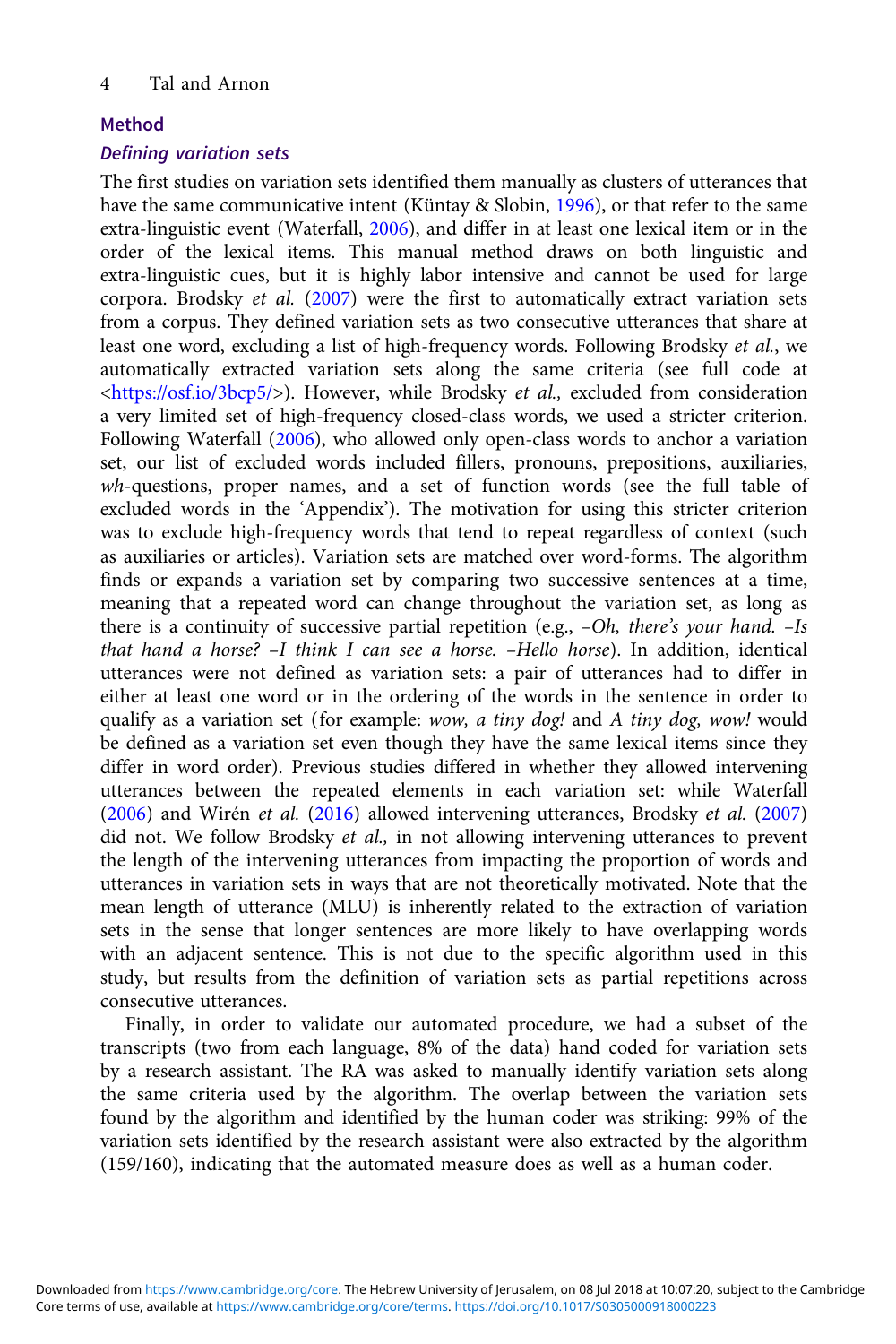#### The corpora used

In order to check the influence of SES on the use of variation sets, we compared the proportion of variation sets in the speech of higher- and lower-SES parents. It is important to note that it is exceptionally difficult to find corpora that allow for a good comparison between high- and low-SES populations since very few corpora include lower-SES families. We eventually found two sets of corpora, in two languages (Hebrew and English; see [Table 1\)](#page-5-0). For English, we used the Howe Corpus (Howe, [1981](#page-13-0)). This corpus contains transcripts of 16 children, half middle-class and half working-class, who were recorded twice (once at age 1;6 to 1;8, and five months later at ages 1;11 to 2;1). SES was defined by Howe according to the father's occupation: in the low-SES sample the fathers had skilled or semi-skilled manual occupations, while in the high-SES sample they had professional or managerial occupations. Each mother and child were recorded for 40 minutes of free play with toys in their homes. One of recordings was only 16 minutes long (in the original corpora) and was excluded from the analysis. This left us with a total of 35,921 words of CDS from both sessions. The second corpus was in Hebrew and contained 18 filmed interactions of parents and their 18-month-old infants filmed in the lab. These were courtesy of Ariel Knafo's Developmental Social Psychology Lab (Abramson, Mankuta, Yagel, Gagne, & Knafo-Noam, [2014](#page-12-0)). Each film contained ten minutes of free interaction between parent and child with no experimenter present in the room. These interactions were transcribed by the first author as part of a different project, not looking at variation sets. SES here was defined by a combination of maternal education and income: families were defined as high-SES when maternal education was over 12 years (mean 17.8 years) and the income level was  $4$  or  $5$  (on a scale of  $1-5$ ). Families were defined as mid- to low-SES when maternal education was 12 years or under (mean 12 years) and the income level was 3 or less. This corpus contained 10,319 words of CDS. For each corpus, we calculated various measures that are known to be affected by SES: number of words spoken to child (averaged over children), lexical diversity (type/token ratio), and MLU (see [Table 1](#page-5-0)).

#### The measure

We wanted to compare the proportion of variation sets between high- and low-SES caregivers. Following previous literature (Brodsky et al., [2007;](#page-13-0) Waterfall, [2006](#page-14-0)), our dependent variables were the proportion of words (PW) and the proportion of utterances (PU) spoken to the child that appeared inside variation sets. This enabled us to control for the total number of words and utterances, such that differences in the frequency of variation sets could not be explained away simply by differences in the amount of CDS (which is known to differ with SES; Hart & Risley, [1995](#page-13-0); Hoff et al., [2002](#page-13-0); Schwab & Lew-Williams, [2016b](#page-14-0)).

#### Results

#### English

We used a linear mixed-effect model to test our main prediction about the effect of SES on PW and PU (using the lme4 package; Bates, Maechler, Bolker, & Walker, [2015](#page-12-0)). We used the maximum random effect structure justified by the data that converged (Barr,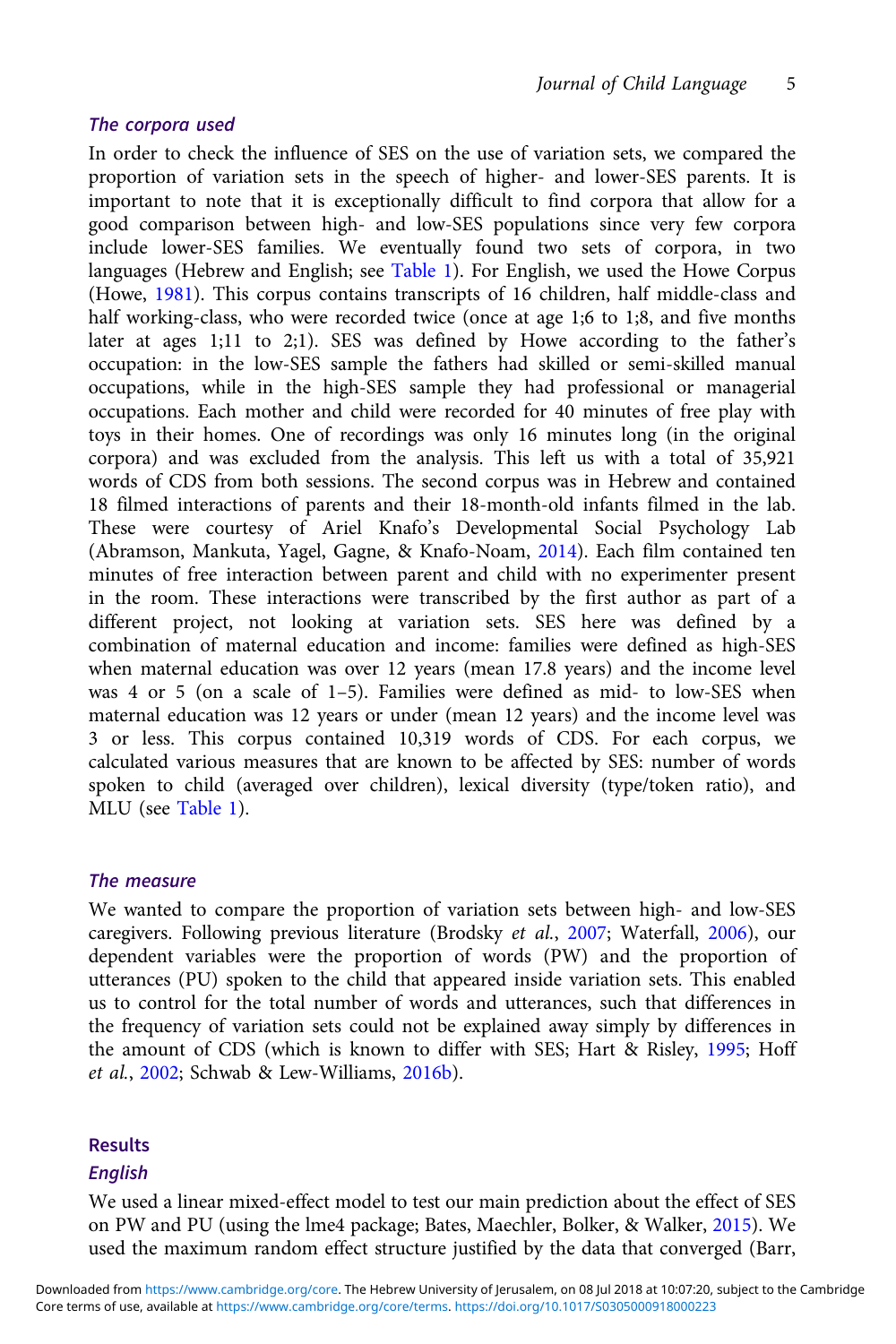## <span id="page-5-0"></span>6 Tal and Arnon

|                                          | Average number<br>of words |      | Lexical diversity |      | <b>MLU</b> |      |
|------------------------------------------|----------------------------|------|-------------------|------|------------|------|
|                                          | High                       | Low  | High              | Low  | High       | Low  |
| English<br>$N = 16$ , 35,921 words       | 1280                       | 1045 | 0.25              | 0.25 | 4.06       | 3.62 |
| <b>Hebrew</b><br>$N = 18$ , 10,319 words | 598                        | 549  | 0.3               | 0.32 | 3.45       | 3.04 |

#### Table 1. Summary of Corpus Properties for Both SES Groups in the Two Languages

Table 2. Mixed-Effect Regression Model of PW for the English Corpora (Significant Variables in Bold)

|                   | Estimate | Std. error | t-value | <i>p</i> -value |
|-------------------|----------|------------|---------|-----------------|
| (Intercept)       | 0.29965  | 0.01440    | 20.815  | $< 0.01***$     |
| <b>SES</b>        | 0.03103  | 0.01440    | 2.155   | $.04*$          |
| Time of recording | 0.01505  | 0.01044    | 1.441   | .17             |
| Gender            | 0.02193  | 0.01447    | 1.515   | .15             |

Table 3. Mixed-Effect Regression Model of PU for the English Corpora (Significant Variables in Bold)

|                   | Estimate | Std. error | $t$ -value | <i>p</i> -value |
|-------------------|----------|------------|------------|-----------------|
| (Intercept)       | 0.244304 | 0.011733   | 20.823     | $< 0.01***$     |
| <b>SES</b>        | 0.023206 | 0.011733   | 1.978      | .06             |
| Time of recording | 0.017852 | 0.007842   | 2.276      | $.04*$          |
| Gender            | 0.020695 | 0.011798   | 1.754      | $\cdot$         |

Levy, Scheepers, & Tily, [2013](#page-12-0)), and assessed significance using model comparisons. The model included fixed effects for SES, time of recording (first vs. second), and gender of child (male vs. female), and random intercepts for subjects (see Tables 2 and 3 for the full models). In line with our predictions, we found an SES-effect for PW and a marginal effect for PU, such that both were higher in the higher SES group [PW: 34% vs. 27% ( $\beta$  = 0.03, SE = 0.01, T = 2.16, model comparisons,  $\chi^2(df = 1) = 4.13$ , p = .04); PU: 27.6% vs. 22% ( $\beta$  = 0.02, SE = 0.01, T = 1.98, model comparisons,  $\chi^2$ (df = 1) = 3.53,  $p = .06$ ). In addition, PU was found to be higher in the second recording, with more use of variation sets with older children ( $\beta = 0.02$ , SE = 0.008, T = 2.2, model comparisons,  $\chi^2(df=1) = 4.56$ ,  $p = .03$ ). This finding was not expected, since these age bins are very close to each other (a difference of 5 months) and belong to the same age bin in other studies (Wirén et al., [2016](#page-14-0)), or to ages in which no change in the use of variation sets was found (Waterfall, [2006](#page-14-0)). Since this effect was found for only one of our measures, we do not think any clear conclusions can be drawn from it. There was no interaction between SES and time of recording ( $\beta$  = –0.0007,  $SE = 0.008$ ,  $T = -0.09$ ), showing that SES affected the rate of variation sets in both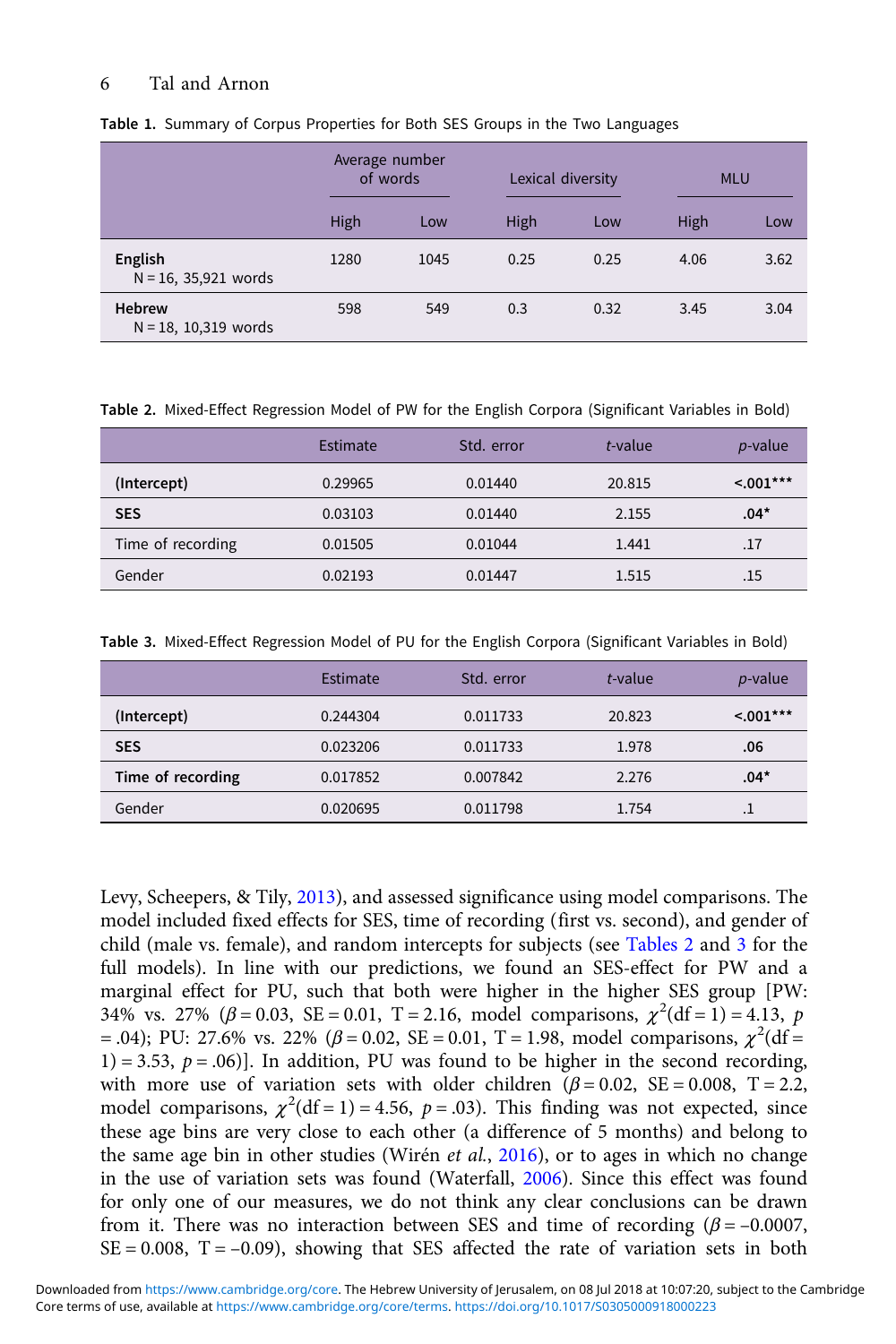

Figure 1. Proportion of words that appear in variation sets in low- and high-SES CDS in English corpora: (A) group level differences; (B) individual differences.

sessions. Figures 1 and [2](#page-7-0) show the individual patterns of PW and PU for the different children. As can be seen, there is a low-SES child who received high scores, and a high-SES child who received low scores. These findings are not surprising since SES differences are group-level differences and, as such, do not necessarily apply to each individual in the group. Furthermore, such findings are expected under the assumption that SES is a proxy for different parameters that influence the input (Hoff et al., [2002\)](#page-13-0). This point will be further elaborated in the 'Discussion' section.

We ran another series of mixed-effect models to examine the effect of SES on other aspects of the input: MLU, lexical diversity, and number of words. Interestingly, we did not find the classical quantitative difference in number of words between the two groups: high-SES mothers did not talk more with their children compared to lower-SES mothers ( $\beta$  = 96.65, SE = 129.6, T = 0.74, model comparisons,  $\chi^2(df = 1)$  = 0.55,  $p = .46$ ). There was also no difference in lexical diversity between the two groups ( $\beta$  = 0.002, SE = 0.014, T = 0.19, model comparisons,  $\chi^2$ (df = 1) = 0.04, p = .85).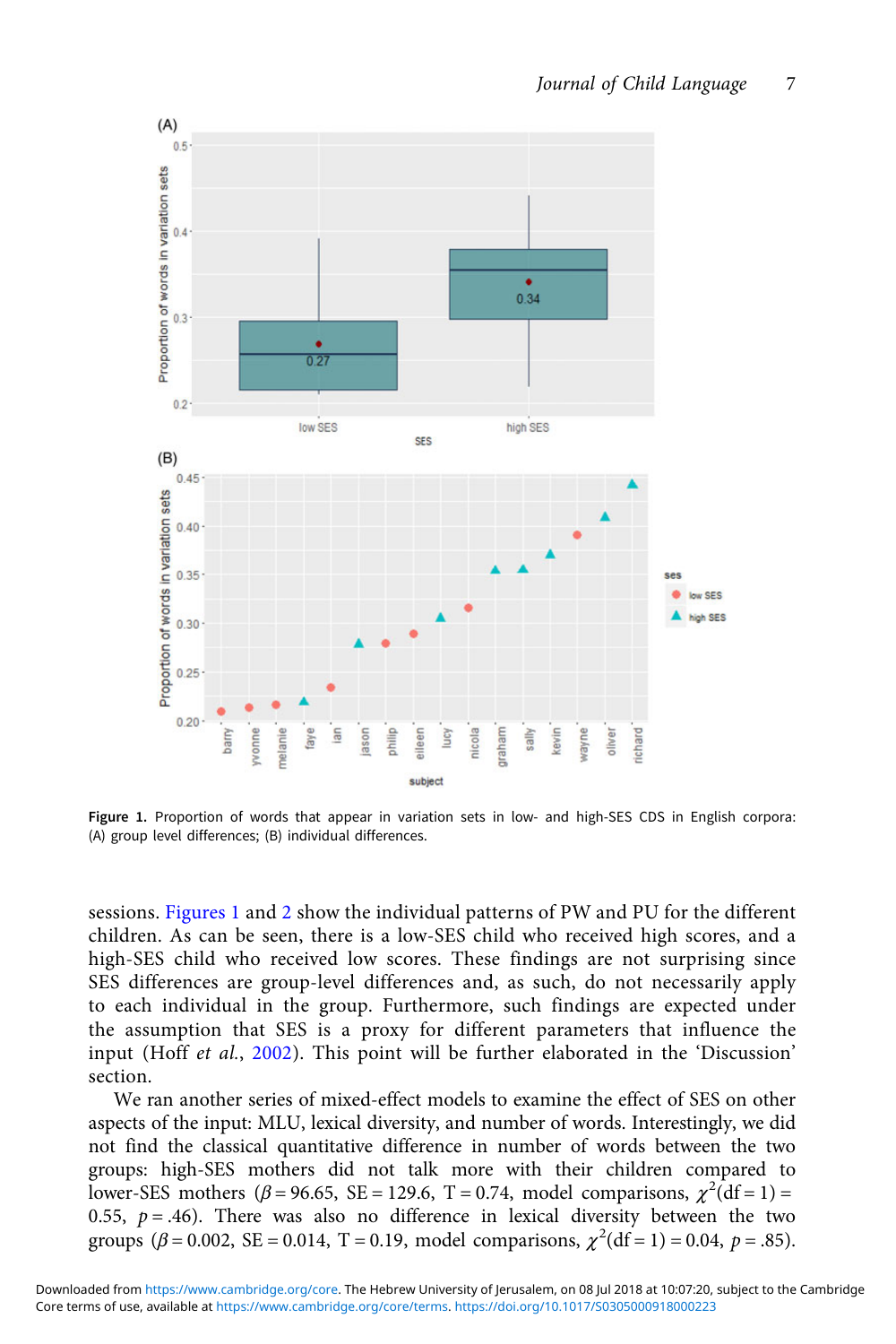<span id="page-7-0"></span>

Figure 2. Proportion of utterances that appear in variation sets in low- and high-SES CDS in English corpora: (A) group level differences; (B) individual differences.

However, replicating previous findings (e.g., Hoff, [2003](#page-13-0)), we did find that MLU was higher in the higher-SES group ( $\beta$  = 0.21, SE = 0.1, T = 2.12, model comparisons,  $\chi^2$ (df = 1) = 3.98, p = .046). These results are compatible with other SES studies in which the differences found were not in the sheer amount of speech but rather in more qualitative characteristics of the input (e.g., McGillion, Pine, Herbert, & Matthews, [2017\)](#page-13-0). While the two SES groups do differ in MLU (as we report in [Table 1](#page-5-0)), the difference is in less than one word (3.62 vs., 4.08), meaning that it would have a very weak effect on the number of variation sets detected. There was no correlation between MLU and the two variation sets measures, indicating that the difference in MLU is not driving the effect (first recording: PW and MLU:  $r = 0.27$ ,  $p = .33$ ; PU and MLU:  $r = 0.32$ ,  $p = .23$ . second recording: PW and MLU:  $r = 0.44$ ,  $p$  $= .08$ ; PU and MLU:  $r = 0.42$ ,  $p = .1$ ).

To further explore the difference in the number of variation sets we conducted two additional analyses. First, we checked whether SES impacts the number of anchor words in variation sets to see if parents create variation sets around the same words, or whether the anchoring words are varied. To asses this, we calculated for each child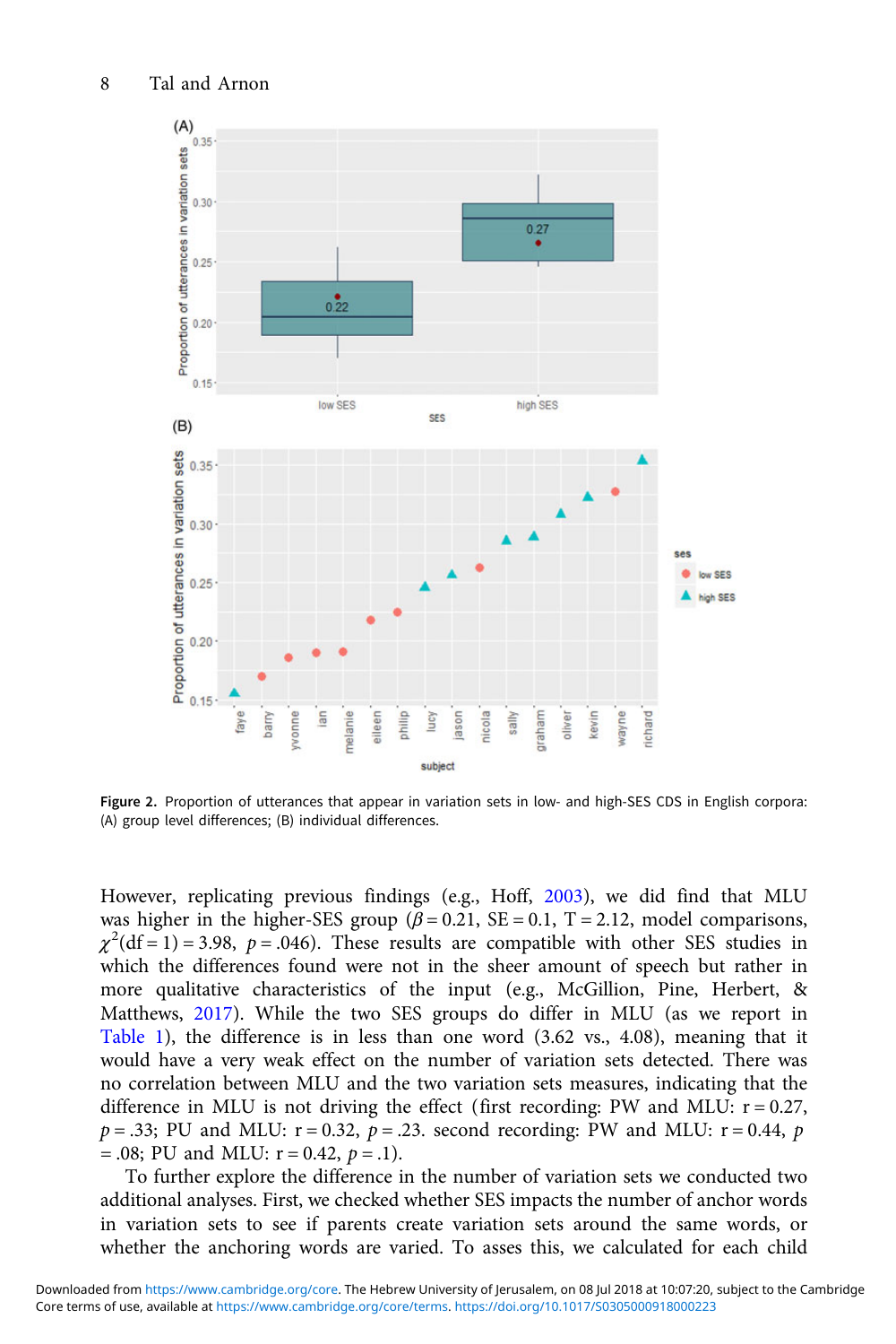the type/token ratio of the words that are repeated inside variation sets, with higher scores (closer to 1) indicating greater lexical diversity of anchoring words. We found that both groups used a similar, and high, number of different words as anchors in their variation sets (0.75 vs. 0.78,  $\beta = 0.02$ , SE = 0.02, T = 0.8). Second, because we identified variation sets based on repetition of open-class elements, we wanted to make sure that their proportion did not differ between the two SES groups (such a difference could have led to detection of more variation sets in one group). We used the morphological tagging in the English corpora to calculate the average proportion of open-class words spoken to children in both SES groups (using the childes-db package; Sanchez, Meylan, Braginsky, MacDonald, Yurovsky, & Frank, [2018\)](#page-14-0). We found no difference between the two groups [44.8% vs. 45.3%,  $t(df = 12.19) = -0.3$ , p = .76], suggesting that the difference in the amount of variation sets could not be explained by lower-SES caregivers using fewer open-class words.

#### **Hebrew**

A simple linear regression was calculated to predict PW and PU based on SES and gender (we had only one recorded interaction per child–parent dyad in this dataset, so could not use mixed-effects model in this study). Here, too, we found that both measures were higher in the higher-SES group compared to in the mid- to low-SES group [PW: 40% vs. 32% ( $\beta$  = 0.08, SE = 0.03,  $p$  = .04); PU: 32% vs. 25% ( $\beta$  = 0.07, SE  $(0.03, p = .047)$  $(0.03, p = .047)$  $(0.03, p = .047)$ ]. [Figures 3](#page-9-0) and 4 show the individual patterns of PW and PU. One child from the high-SES group received very high scores (PW: 62%, PU: 55%). However, excluding this child from the analysis did not change the effect: the average PW changed to 37% and the average PU changed to 29% but the effect of SES was still significant (PW:  $\beta = 0.05$ , SE = 0.025, p = .05; PU:  $\beta = 0.04$ , SE = 0.02,  $p = .03$ ). We also checked for classical measures of SES differences. As with the results from the English corpora, there was no difference in the number of words spoken to children between the two groups ( $\beta$  = 48.7, SE = 89.7, p = .6) or in their lexical diversity ( $\beta$  = 0.01, SE = 0.02,  $p$  = .46). We found a marginally significant difference of MLU ( $\beta$  = 0.4, SE = 0.22,  $p$  = .095). However, as in the English sample, the MLU difference here is less than one word (3.04 vs. 3.45), and there is no correlation between MLU and the two variation sets measures (PW and MLU:  $r =$ 0.25,  $p = .3$ ; PU and MLU:  $r = 0.42$ ,  $p = .08$ ). This indicates that here too the difference in MLU is not driving the effect. While the proportion of PU and PW are slightly higher in the Hebrew corpus compared to the English one, this difference is most likely due to recording differences. Whereas the English recordings were collected at home for 40 minutes, the Hebrew ones were collected in the lab for 10 minutes. It is therefore hard to tell if the numerical difference is related to language or to the context of recording. Importantly, the corpora that were compared within each language had the same recording setting, precisely in order to control for other possible differences.

Finally, as in the English sample, we checked whether the number of anchor words differs between the two SES groups. Here too we found that both groups used a similar number of different anchor words in their variation sets (0.79 vs. 0.8,  $\beta$  = -0.009, SE = 0.03,  $T = -0.27$ ), suggesting again that the difference is in the quantity of variation sets, not in kind. Examples of variation sets from both languages are given in [Table 4.](#page-11-0)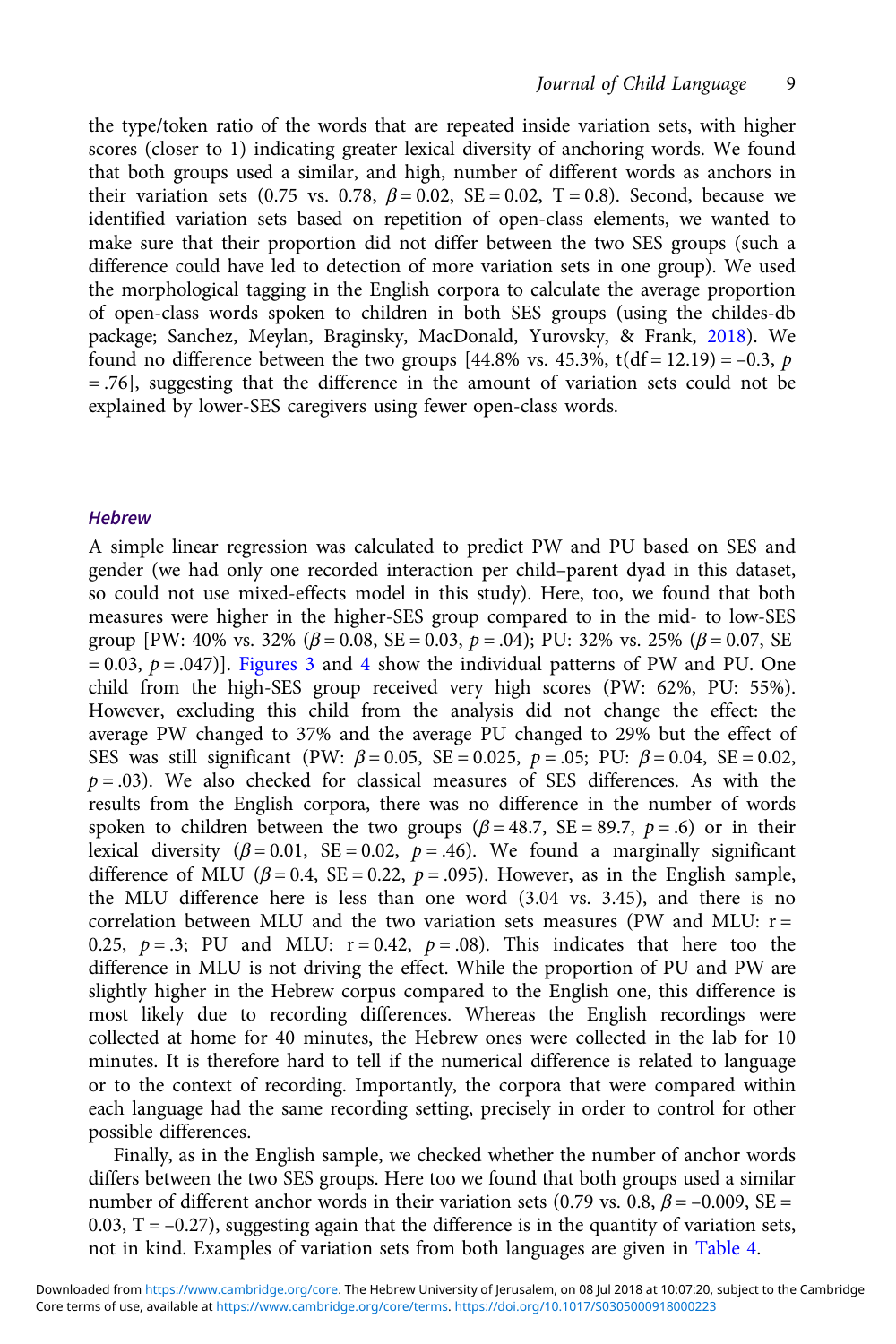<span id="page-9-0"></span>

Figure 3. Proportion of words that appear in variation sets in mid- to low- and high-SES CDS in Hebrew corpora: (A) group level differences; (B) individual differences.

## **Discussion**

The present study set out to examine the effect of SES on a structural feature of child-directed speech: the use of variation sets. While variation sets have been shown to impact language learning outcomes (Onnis et al., [2008;](#page-14-0) Schwab & Lew-Williams, [2016a](#page-14-0); Waterfall, [2006\)](#page-14-0), very little work has examined their use by low-SES parents. Given the growing evidence that SES impacts many aspects of child-directed speech, we expected to find that the use of variation sets will be reduced in lower-SES input. Indeed, we found that high-SES children are exposed to more variation sets, with more of the words and utterances they hear appearing in clusters of successive self-repetitions. The effect of SES on the use of variation sets was found for two ages and in two typologically different languages. These findings show that SES impacts the structure of the information given in the input, as has been shown for other characteristics of CDS (Hart & Risley, [1995;](#page-13-0) Hoff et al., [2002\)](#page-13-0). Our findings mirror the pattern found by Waterfall [\(2006\)](#page-14-0), who used manual identification of variation sets in a longitudinal corpus. Based on the analysis of eight children (four in each group), Waterfall found that mothers with advanced degrees produced more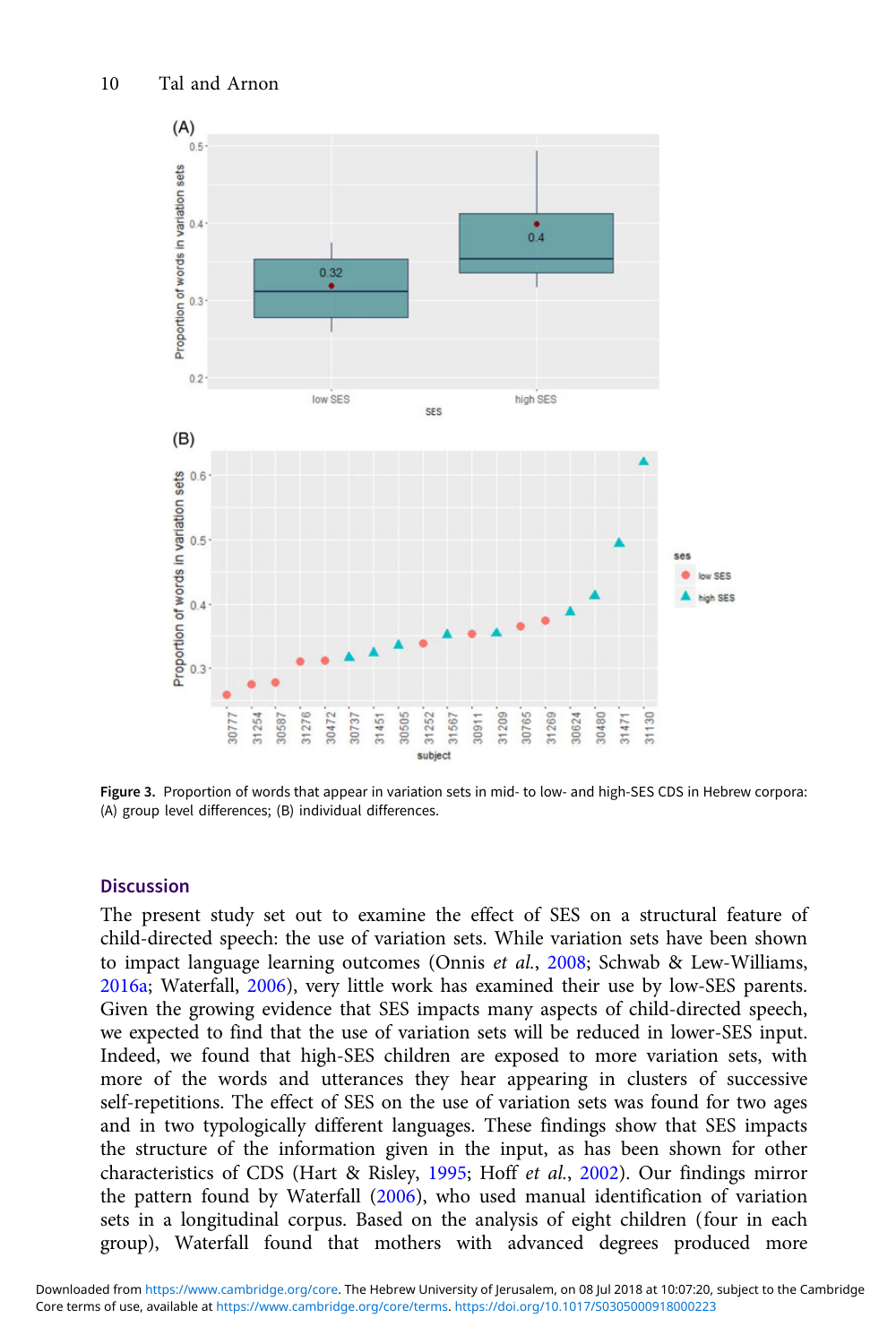<span id="page-10-0"></span>

Figure 4. Proportion of utterances that appear in variation sets in mid- to low- and high-SES CDS in Hebrew corpora: (A) group level differences; (B) individual differences.

variation sets than mothers with high-school diplomas when talking with 18-month-old infants. Our results replicate this finding for a larger number of participants, at another age, and for another language, and strengthen the validity of using automatic extraction of variation sets instead of manual extraction. Importantly, while there was a difference in the proportion of variation sets, we found no difference in the diversity of the repeated words between the two groups, suggesting that the variation sets were similarly varied. Together, the findings highlight the prevalence of variation sets in child-directed speech and the impact of SES on their use.

Interestingly, we did not find SES effects on the total number of words children heard. This finding differs from what is often reported (Hoff et al., [2002;](#page-13-0) Schwab & Lew-Williams, [2016b\)](#page-14-0). This may be driven by the type of interaction recorded in our corpora. In both languages the transcripts are of relatively short interactions in experimental settings. That is, whether the recordings took place in the lab (Hebrew) or at home (English), parents were very much aware they were being recorded, which may have impacted the amount of speech they produced. Importantly, while the number of words did not differ, the use of variation sets did, suggesting that the organization of the input may vary even when the amount of speech and the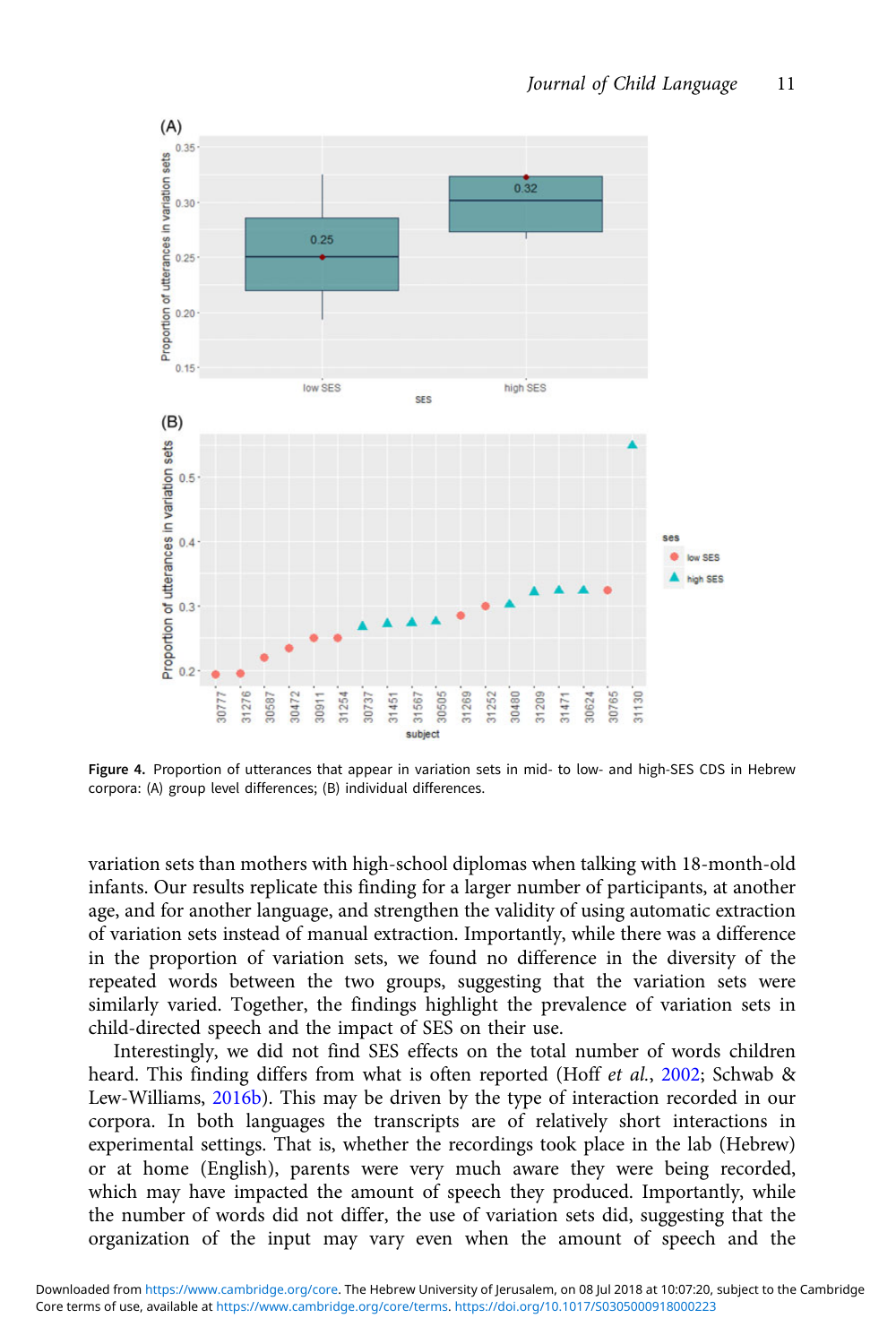| English                                 | Hebrew                                                                                                            |  |  |
|-----------------------------------------|-------------------------------------------------------------------------------------------------------------------|--|--|
| Teddy's drinking lots of tea, isn't he? | Kos,<br>ze<br>naxon<br>F.'glass'<br>deter.M.'this'<br>disc.marker.'right'<br>'This is a glass, right'             |  |  |
| Do you want a cup of tea too?           | Kos<br>naxon,<br>disc.marker. 'right' F.'glass' 'right, glass'<br>'Right, glass'                                  |  |  |
| Is Kevin going to have a cup of tea?    | 'osim<br>ba-Kos?<br>ma<br>pres.M.1pl. 'do' with-F. 'glass'<br>quest.'what'<br>'What are we doing with the glass?' |  |  |

<span id="page-11-0"></span>Table 4. Examples for Variation Sets from the Two Corpora Sets (Repeated Words Are Underlined)

richness of the language used do not. This highlights the need to direct more attention to different kinds of properties of CDS, especially since the amount of speech has been found to be less predictive of language learning than other, more qualitative measures of the input (Hirsh-Pasek et al., [2015;](#page-13-0) Pan, Rowe, Singer, & Snow, [2005](#page-14-0)). The current study does not demonstrate a link between the reduced use of variation sets and language learning outcomes. Future work will examine whether these differences independently predict later linguistic outcomes. Relying on findings on the beneficial nature of variation sets (Onnis et al., [2008](#page-14-0); Schwab & Lew-Williams, [2016a](#page-14-0); Waterfall, [2006\)](#page-14-0), differences in the proportion of variation sets in the input children receive should result in differences in their output.

While our findings illustrate an effect of SES on the use of variation sets, it is still largely unclear what exactly underlies SES differences in linguistic measures. SES is often considered a proxy for a cluster of factors that influence the type of input children receive from their parents (Hoff et al., [2002](#page-13-0)). Different mediating factors, such as stress, time, and availability, and culturally transmitted knowledge and practices, have been proposed to be the crucial parameters that SES stands for (for a review see Schwab & Lew-Williams, [2016b](#page-14-0)). Since variation sets are clusters of local repetitions that typically illustrate a shared communicative goal, it could be that their reduced use stems from differences in communicative engagement or differences in object-labeling practices (Hoff *et al.*, [2002](#page-13-0)). This suggestion is compatible with previous findings according to which high-SES mothers produce more topic-continuing replies to their children compared to lower-SES mothers (Hoff, [2003\)](#page-13-0). Related to this, SES may impact not only the quantity but also the type of variation sets used. Variation sets can serve different communicative functions (Küntay & Slobin, [2002](#page-13-0)). In the current paper, we collapsed over the different types. However, in other work, we ask if SES impacts the kinds of variation sets used with children. We classified variation sets extracted from an English corpus into three communicative functions (as defined by Küntay & Slobin) and showed that their distribution is impacted by SES (Tal & Arnon, [2018](#page-14-0)). While SES did not impact the amount of behavior-directing variation sets (e.g., – Come on, make a wall. – Make a wall. - A big long wall), high-SES parents used more information-providing variation sets compared to low-SES parents (e.g., – That's a watering can. – Teeny-weeny watering can). It is precisely this type of variation set that may have a stronger link to language learning: further work is needed to see if this type is more strongly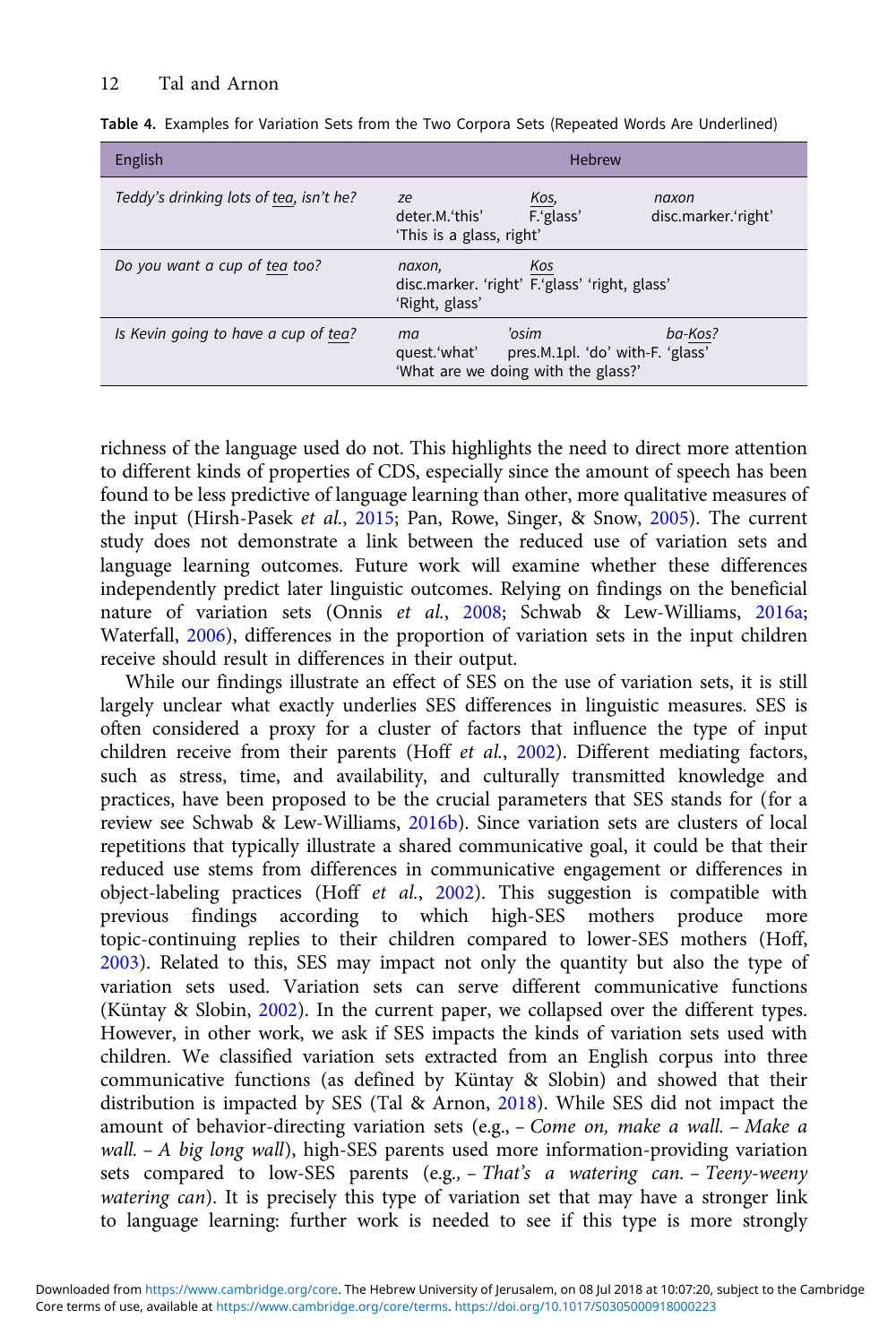<span id="page-12-0"></span>correlated with language outcomes. More generally, the findings highlight the impact of SES on the way information is organized in child-directed speech.

The current research on variation sets leaves several questions unanswered. The first is why variation sets are beneficial for learning in the first place. Several explanations have been proposed over the years. Brodsky et al. ([2007](#page-13-0)) suggest that variation sets are optimally informative because they provide a balance between overlap and change (as opposed to sentence pairs that are completely different or entirely identical). This finding is in line with the claim that intermediate rates of information (not too simple and not too complex) are ideal for capturing humans' attention (Kidd, Piantadosi, & Aslin, [2012\)](#page-13-0). An additional explanation suggests that variation sets are beneficial because they aid young learners in forming stable memories (Schwab & Lew-Williams, [2016a;](#page-14-0) Vlach & Johnson, [2013](#page-14-0)). Given the relatively limited short-term memory capacity of young children (e.g., Ross-Sheehy & Newman, [2015](#page-14-0)) and time pressures of language use in general (Christiansen & Chater, [2016\)](#page-13-0), adjacent repetitions are preferable over non-adjacent ones. A third explanation is attention-based: repeated elements might become more salient and thus more learnable by the virtue of their adjacency (Schwab & Lew-Williams, [2016a](#page-14-0)). In accordance with these suggestions, findings from the statistical learning literature show learning advantages for relying on local relations compared to global ones (Onnis, Edelman, & Waterfall, [2011](#page-14-0)). The second, and related, question has to do with the function of variation sets in CDS. Are variation sets used to introduce new words (as in Schwab & Lew-Williams, [2016a](#page-14-0))? Or do they facilitate interaction more generally? A recent study provides some initial support for the latter explanation: parents of toddlers with Autistic Spectrum Disorders (ASD) – who are generally less talkative – use more variation sets when they talk to their children compared to parents of typically developing toddlers (Onnis, Edelman, Esposito, & Venuti, unpublished observations). In addition, the current study is limited in that it is based on two sets of corpora that contain short, and somewhat unnatural, interactions (one is lab-based and the second is set in the home but with an experimenter present). These analyses need to be extended to larger corpora and more naturalistic settings. To conclude, the findings of this study highlight the need to examine the effect of SES on how information is structured in child-directed speech. More broadly, it calls for bridging between two related literatures, as the literature of CDS provides many insights regarding what qualifies as high-quality linguistic input (Schwab & Lew-Williams, [2016b](#page-14-0)). Thus, further integration of the CDS and the SES literature is promising in helping us to better understand individual and socially driven differences in early language acquisition.

Acknowledgements. We wish to thank Zohar Aizenbud for her help with coding. The research was funded by the Israeli Science Foundation grant number 584/16 awarded to the second author, and by Starting Grant 240994 from the European Research Council (to Ariel Knafo).

#### References

- Abramson, L., Mankuta, D., Yagel, S., Gagne, J. R., & Knafo-Noam, A. (2014). Mothers' and fathers' prenatal agreement and differences regarding postnatal parenting. Parenting, 14(3/4), 133–40.
- Barr, D. J., Levy, R., Scheepers, C., & Tily, H. J. (2013). Random effects structure for confirmatory hypothesis testing: keep it maximal. Journal of Memory and Language, 68(3), 255–78.
- Bates, D., Mächler, M., Bolker, B., & Walker, S. (2015). Fitting linear mixed-effects models using lme4. Journal of Statistical Software, 67, 1-48. Retrieved from [<http://dx.doi.org/10.18637/jss.v067.i01](http://dx.doi.org/10.18637/jss.v067.i01)>.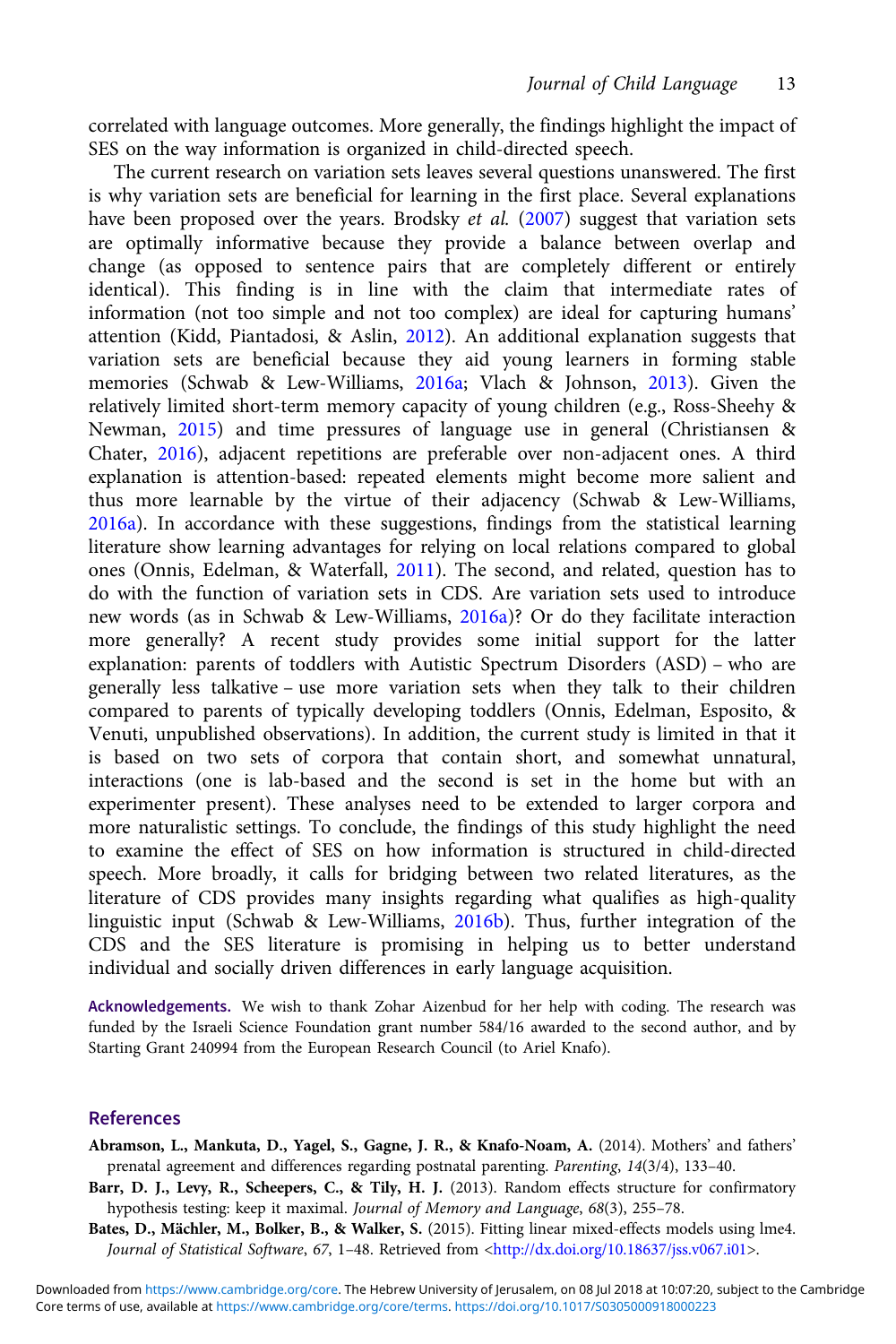- <span id="page-13-0"></span>Brodsky, P., Waterfall, H., & Edelman, S. (2007). Characterizing motherese: on the computational structure of child-directed language. In Proceedings of the Cognitive Science Society, 29(29). Retrieved from <<https://escholarship.org/uc/item/54k371nk>>
- Cameron-Faulkner, T., Lieven, E., & Tomasello, M. (2003). A construction based analysis of child directed speech. Cognitive Science, 27(6), 843–73.
- Christiansen, M. H., & Chater, N. (2016). The Now-or-Never bottleneck: a fundamental constraint on language. Behavioral and Brain Sciences, 39(e62). Retrieved from <[https://doi.org/10.1017/](https://doi.org/10.1017/S0140525X1500031X) [S0140525X1500031X>](https://doi.org/10.1017/S0140525X1500031X).
- Cooper, R. P., & Aslin, R. N. (1990). Preference for infant-directed speech in the first month after birth. Child Development, 61, 1584–95.
- Fernald, A., & Hurtado, N. (2006). Names in frames: infants interpret words in sentence frames faster than words in isolation. Developmental Science, 9(3), F33-F40.
- Fernald, A., Marchman, V. A., & Weisleder, A. (2013). SES differences in language processing skill and vocabulary are evident at 18 months. Developmental Science, 16(2), 234–48.
- Golinkoff, R. M., Can, D. D., Soderstrom, M., & Hirsh-Pasek, K. (2015). (Baby)talk to me: the social context of infant-directed speech and its effects on early language acquisition. Current Directions in Psychological Science, 24(5), 339–44.
- Hart, B., & Risley, T. (1995). Meaningful differences in the everyday experience of young American children. Baltimore: Brookes.
- Hirsh-Pasek, K., Adamson, L. B., Bakeman, R., Owen, M. T., Golinkoff, R. M., Pace, A., Yust, P. K. S., & Suma, K. (2015). The contribution of early communication quality to low-income children's language success. Psychological Science, 26(7), 1071–83.
- Hoff, E. (2003). The specificity of environmental influence: socioeconomic status affects early vocabulary development via maternal speech. Child Development, 74(5), 1368–78.
- Hoff, E. (2006). How social contexts support and shape language development. Developmental Review, 26 (1), 55–88.
- Hoff, E., Laursen, B., Tardif, T. (2002). Socioeconomic status and parenting. In M. H. Bornstein (Ed.), Handbook of Parenting Volume 2: Biology and Ecology of Parenting (pp. 231–52). Mahwah, NJ: Lawrence Erlbaum Publishing.
- Hoff-Ginsberg, E. (1986). Function and structure in maternal speech: their relation to the child's development of syntax. Developmental Psychology, 22(2), 155–63.
- Hoff-Ginsberg, E. (1991). Mother–child conversation in different social classes and communicative settings. Child Development, 62, 782–96.
- Howe, C. (1981). Acquiring language in a conversational context. New York: Academic Press.
- Huttenlocher, J., Haight, W., Bryk, A., Seltzer, M., & Lyons, T. (1991). Early vocabulary growth: relation to language input and gender. Developmental Psychology, 27(1), 236-48.
- Huttenlocher, J., Waterfall, H., Vasilyeva, M., Vevea, J., & Hedges, L. V. (2010). Sources of variability in children's language growth. Cognitive Psychology, 61, 343–65.
- Kidd, C., Piantadosi, S. T., & Aslin, R. N. (2012). The Goldilocks effect: human infants allocate attention to visual sequences that are neither too simple nor too complex. PloS one, 7(5), e36399. doi:10.1371/ journal.pone.0036399.
- Küntay, A., & Slobin, D. I. (1996). Listening to a Turkish mother: some puzzles for acquisition. In D. I. Slobin, J. Gerhardt, A. Kyratzis, & J. Guo (Eds.), Social interaction, social context, and language: essays in honor of Susan Ervin-Tripp (pp. 265-86). Hillsdale, NJ: Lawrence Erlbaum Associates.
- Küntay, A., & Slobin, D. I. (2002). Putting interaction back into child language: examples from Turkish. Psychology of Language and Communication, 6(1), 5–14.
- Lew-Williams, C., Pelucchi, B., & Saffran, J. R. (2011). Isolated words enhance statistical language learning in infancy. Developmental Science, 14(6), 1323–9.
- McGillion, M., Pine, J. M., Herbert, J. S., & Matthews, D. (2017). A randomised controlled trial to test the effect of promoting caregiver contingent talk on language development in infants from diverse socioeconomic status backgrounds. Journal of Child Psychology and Psychiatry, 58(10), 1122-31.
- Newport, E., Gleitman, H., & Gleitman, L. (1977). Mother, I'd rather do it myself: some effects and non-effects of maternal speech style. In C. E. Snow & C. A. Ferguson (Eds.), Talking to children (pp. 109–49). Cambridge University Press.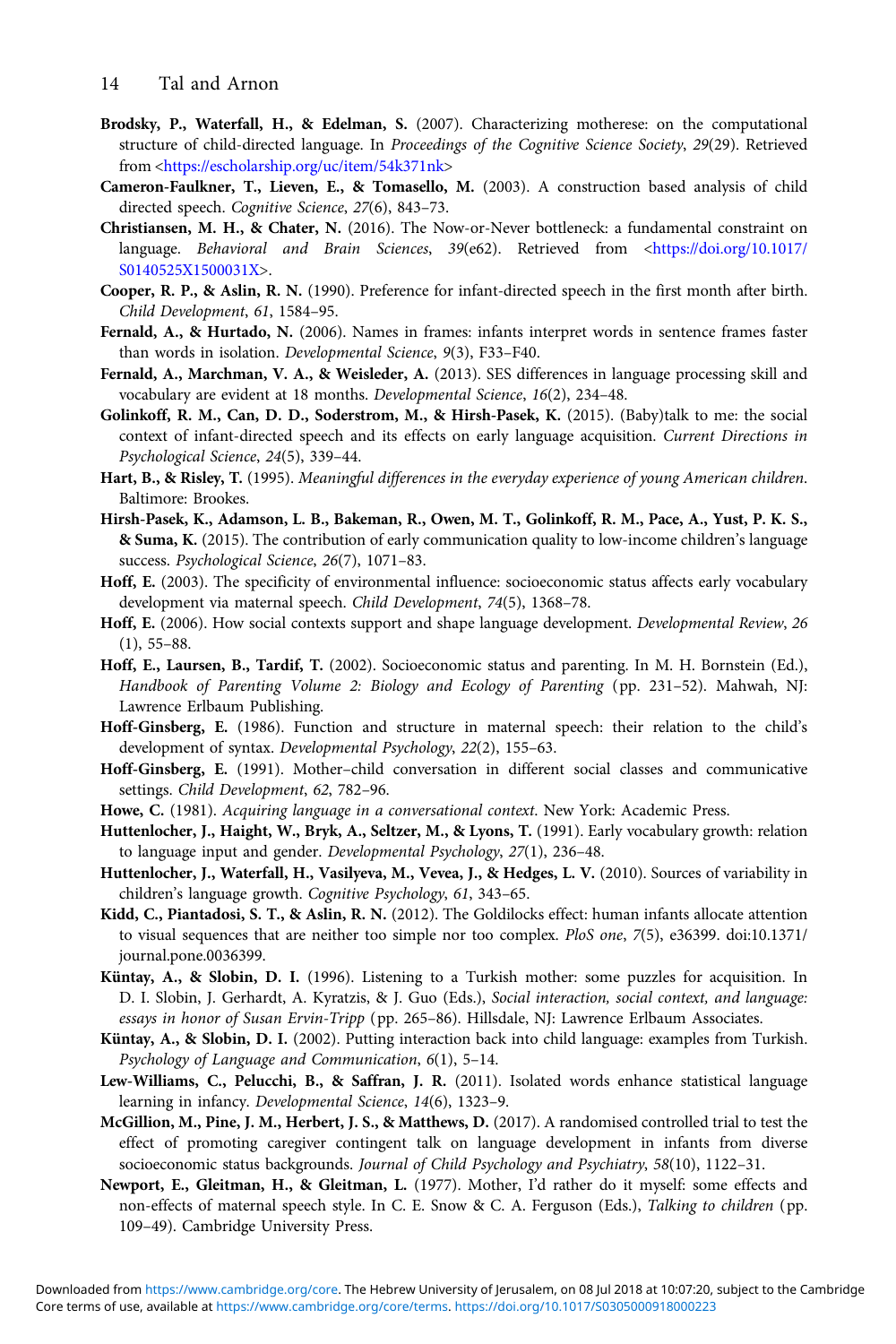- <span id="page-14-0"></span>Onnis, L., Edelmann, S., & Waterfall, H. (2011). Local statistical learning under cross-situational uncertainty. Proceedings of the Cognitive Science Society, 33(33). Retrieved from [<https://escholarship.](https://escholarship.org/uc/item/8vb661ts) [org/uc/item/8vb661ts>](https://escholarship.org/uc/item/8vb661ts) .
- Onnis, L., Waterfall, H. R., & Edelman, S. (2008). Learn locally, act globally: learning language from variation set cues. Cognition, 109(3), 423–30.
- Pan, B. A., Rowe, M. L., Singer, J. D., & Snow, C. E. (2005). Maternal correlates of growth in toddler vocabulary production in low-income families. Child Development, 76(4), 763–82.
- Pegg, J. E., Werker, J. F., & McLeod, P. J. (1992). Preference for infant-directed over adult-directed speech: evidence from 7-week-old infants. Infant Behavior and Development, 15, 325–45.
- Ross-Sheehy, S., & Newman, R. S. (2015). Infant auditory short-term memory for non-linguistic sounds. Journal of Experimental Child Psychology, 132, 51–64.
- Rowe, M. L. (2012). A longitudinal investigation of the role of quantity and quality of child-directed speech in vocabulary development. Child Development, 83, 1762–74.
- Rowe, M. L., Leech, K. A., & Cabrera, N. (2016). Going beyond input quantity: wh-questions matter for toddlers' language and cognitive development. Cognitive Science, 41, 162–79.
- Sanchez, A., Meylan, S., Braginsky, M., MacDonald, K., Yurovsky, D., & Frank, M. C. (2018). childes-db: a flexible and reproducible interface to the Child Language Data Exchange System (CHILDES). Retrieved from <[psyarxiv.com/93mwx](http://psyarxiv.com/93mwx)>.
- Schwab, J. F., & Lew-Williams, C. (2016a). Repetition across successive sentences facilitates young children's word learning. Developmental Psychology, 52(6), 879–86.
- Schwab, J. F., & Lew-Williams, C. (2016b). Language learning, socioeconomic status, and child-directed speech. Wiley Interdisciplinary Reviews: Cognitive Science, 7(4), 264–75.
- Soderstrom, M. (2007). Beyond babytalk: re-evaluating the nature and content of speech input to preverbal infants. Developmental Review, 27(4), 501–32.
- Tal, S., & Arnon, I. (2018). SES differences in the communicative functions of variation sets. In A. B. Bertolini & M. J. Kaplan (Eds.), BUCLD 42: Proceedings of the 42nd Annual Boston University Conference on Language Development (pp. 736–49). Boston, MA. Cascadilla Press.
- Vlach, H. A., & Johnson, S. P. (2013). Memory constraints on infants' cross-situational statistical learning. Cognition, 127(3), 375–82.
- Waterfall, H. R. (2006). A little change is a good thing: feature theory, language acquisition and variation sets (Doctoral dissertation). University of Chicago.
- Weisleder, A., & Fernald, A. (2013). Talking to children matters: early language experience strengthens processing and builds vocabulary. Psychological Science 24(11), 2143–52.
- Wirén, M., Nilsson Björkenstam, K., Grigonytė, G., & Cortes, E. E. (2016). Longitudinal studies of variation sets in child-directed speech. In The 54th Annual Meeting of the Association for Computational Linguistics, Berlin, Germany, August 11, 2016 (pp. 44–52). Association for Computational Linguistics.